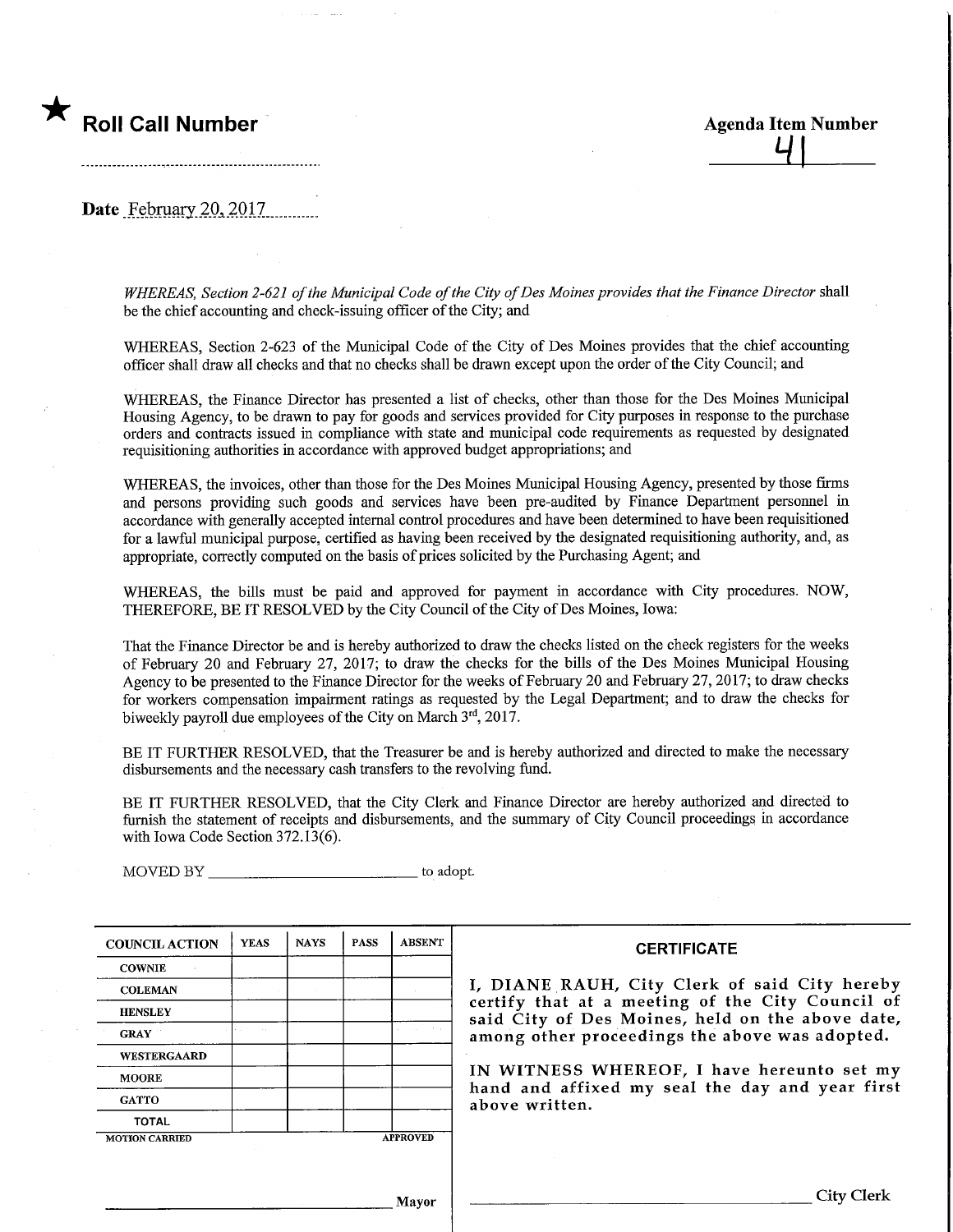

## For Check Register of February 10,2017 As approved by City Council on February 6, 2017 (Roll Call No. 17-)  $\partial \mathcal{LO} \mathcal{Q}$

 $\mathbf{v}$ 

 $\bar{z}$ 

February 06, 2017 Page No. 1

The work performed associated with the following listed construction contract partial payments has been constructed in substantial compliance with the plans and specifications, and the Engineering Department hereby requests that the Finance Department process payment to the following contractors:

| <b>Activity ID</b> | <b>Project Title</b>                                                                                                                                                                                                                                                        | Contractor                                                                                                                           | Partial<br>Payment<br>No. | Partial<br>Payment<br>Amount |
|--------------------|-----------------------------------------------------------------------------------------------------------------------------------------------------------------------------------------------------------------------------------------------------------------------------|--------------------------------------------------------------------------------------------------------------------------------------|---------------------------|------------------------------|
| 042015005          | Traffic Signal Battery Back-Up                                                                                                                                                                                                                                              | Iowa Signal Inc.<br>Wayne Lesley, President<br>3711 SE Capitol Circle<br>Grimes, IA 50111                                            | 01                        | \$113,053.50                 |
|                    | CS-TSF 1945(809)--85-77<br>Munis Contract No. 16072 17059                                                                                                                                                                                                                   |                                                                                                                                      |                           |                              |
| 102013005          | Police Station West Entrance Replacement                                                                                                                                                                                                                                    | <b>Koester Construction</b><br>Company, Inc.<br>Paul Koester, President<br>3050 SE Enterprise Drive,<br>Suite A<br>Grimes, IA 50111  | 02                        | \$37,500.49                  |
|                    | Munis Contract No. 17062 NOTE - PER REQUEST DATED OCTOBER 6, 2016: Make payable to Northern Escrow, Inc.,<br>FBO Koester Construction Company, Inc.; send payment to - Northern Escrow, Inc., Attn: Heather K. Schaus, 1276 South<br>Robert Street, West St. Paul, MN 5518. |                                                                                                                                      |                           |                              |
| 102016003          | Police Station North and South Elevator Replacement                                                                                                                                                                                                                         | Eletech, Inc.<br>Mike Cimino, President<br>8810 Blondo Street<br>Omaha, NE 68134                                                     | 02                        | \$56,614.50                  |
|                    | Munis Contract No. 17035                                                                                                                                                                                                                                                    |                                                                                                                                      |                           |                              |
| 122014001          | South Union Street Bridge over Middle South Creek<br>Replacement                                                                                                                                                                                                            | Herberger Construction<br>Company., Inc.<br>Dean Herberger, President<br>2508 West 2nd Avenue<br>P.O. Box 326<br>Indianola, IA 50125 | 01                        | \$4,268.00                   |
|                    | BROS-1945(803)--8J-91<br>Munis Contract No. 17076                                                                                                                                                                                                                           |                                                                                                                                      |                           |                              |
| 122015001          | Skywalk Bridge 6D-7D Repairs                                                                                                                                                                                                                                                | Neumann Brothers, Inc.<br>Mike Simpson, President/CEO<br>1435 Ohio Street<br>Des Moines, IA 50314                                    | 10                        | \$5,304.18                   |

Munis Contract No. 16042

1l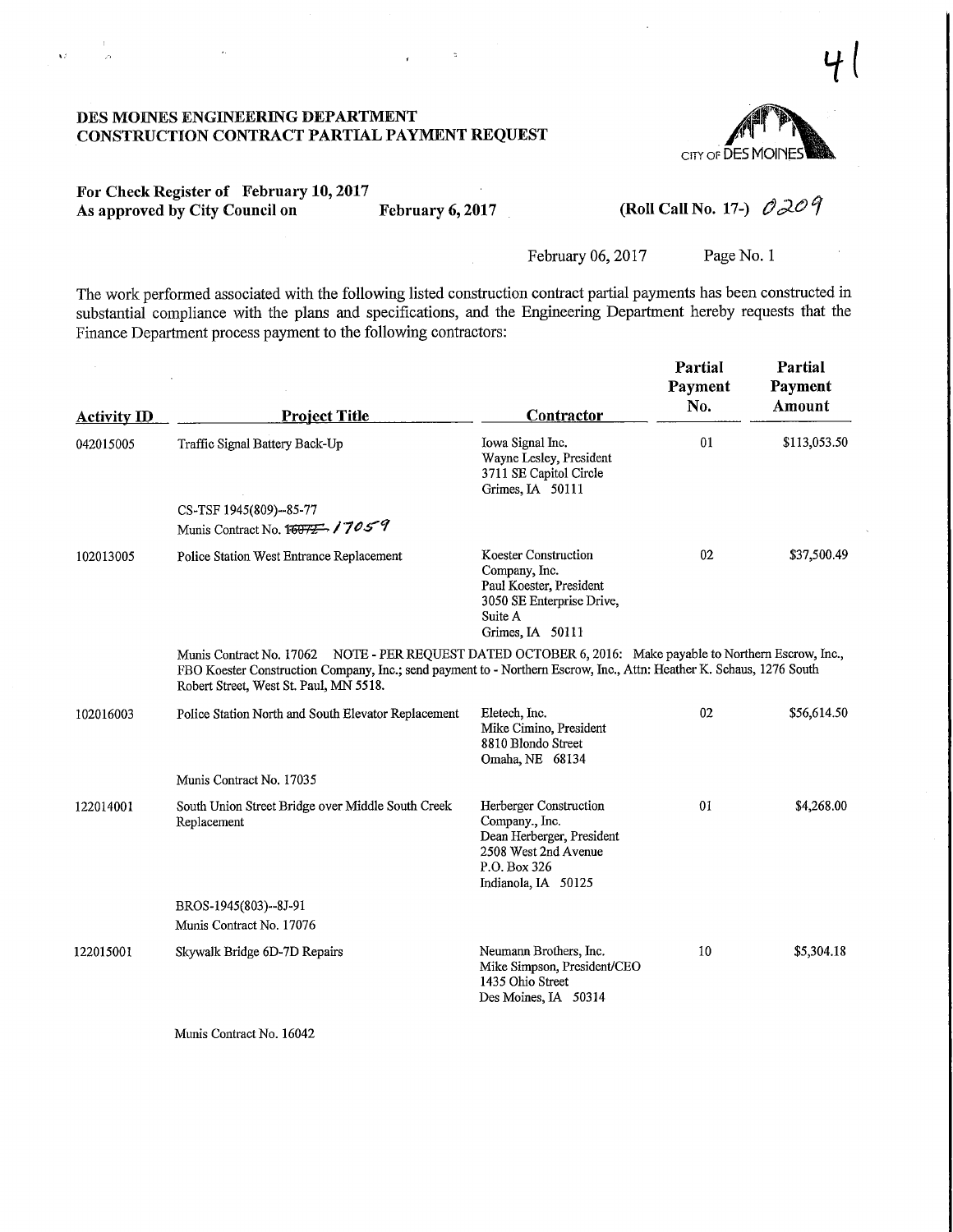CITY OF DES MOINE

 $\mathcal{U}$ 

For Check Register of February 10,2017 As approved by City Council on February 6, 2017

(Roll Call No. 17-)  $\partial \lambda \partial \hat{\mathcal{G}}$ 

February 06, 2017 Page No. 2

Mmela SCookee

Pamela S. Cooksey, P.E. Des Moines City Engineer

 $\overline{1}$ 

ec: City Clerk

 $\bar{\lambda}$ 

Requested by: Funds available:

).<br>the go

Daniel E. Ritter Des Moines Finance Director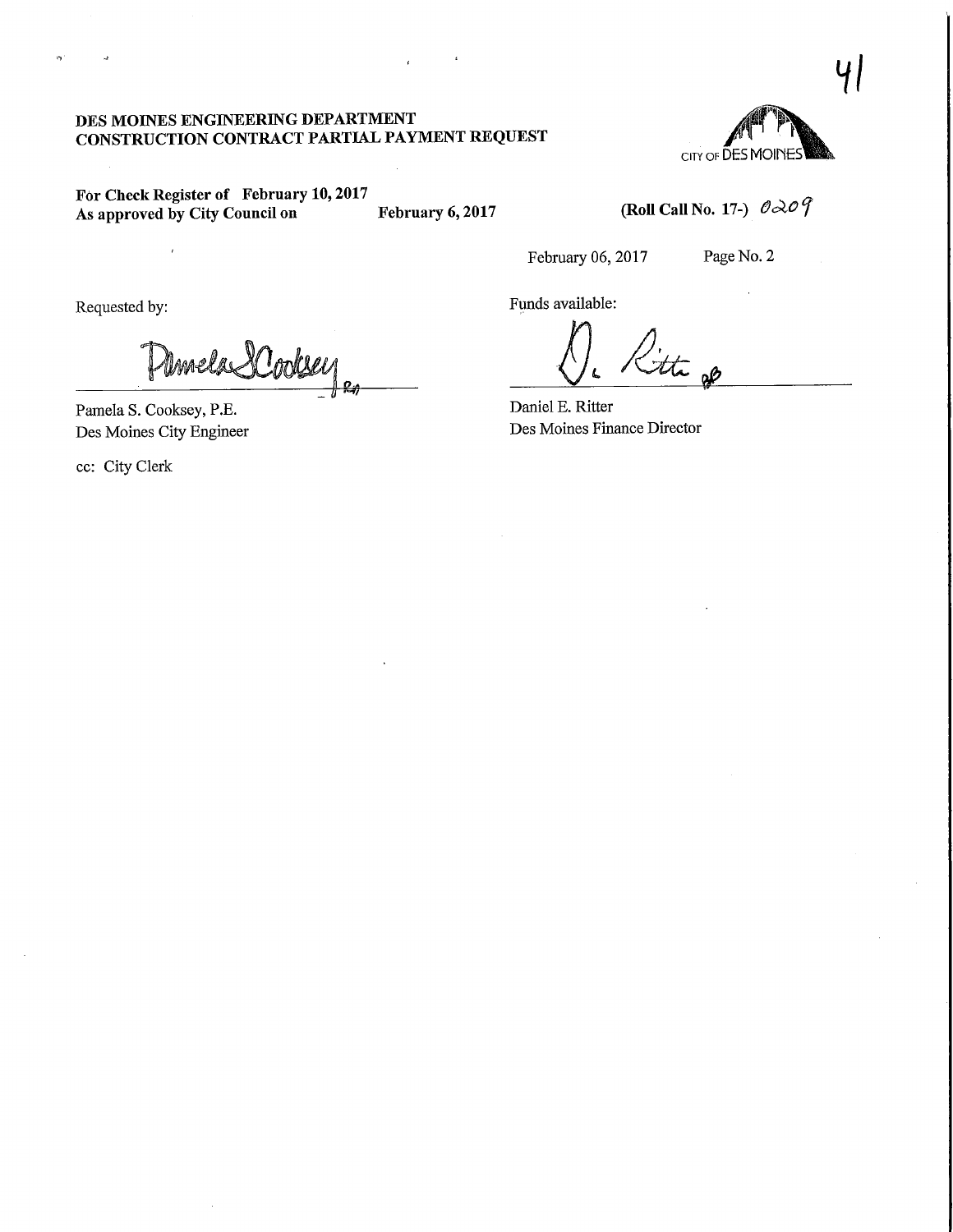

 $\left| \cdot \right|$ 

## For Check Register of February 17, 2017<br>As approved by City Council on February 6, 2017 As approved by City Council on

 $\dot{\boldsymbol{\theta}}$ 

CRoll Call No. 17-0209)

February 13, 2017 Page No. 1

The work performed associated with the following listed construction contract partial payments has been constructed in substantial compliance with the plans and specifications, and the Engineering Department hereby .requests that the Finance Department process payment to the following contractors:

| <b>Activity ID</b> | <b>Project Title</b>                                                                                                                                                                                                                                                          | <b>Contractor</b>                                                                                                                                                    | Partial<br>Payment<br>No. | Partial<br>Payment<br>Amount |  |  |  |  |
|--------------------|-------------------------------------------------------------------------------------------------------------------------------------------------------------------------------------------------------------------------------------------------------------------------------|----------------------------------------------------------------------------------------------------------------------------------------------------------------------|---------------------------|------------------------------|--|--|--|--|
| 042014005          | Walnut Street Streetscape - Phase 1                                                                                                                                                                                                                                           | Jasper Construction Services,<br>Inc.<br>Cliff Rhoads, President<br>928 N 19th Avenue East<br>Newton, IA 50208                                                       | 10                        | \$257,690.98                 |  |  |  |  |
|                    | Munis Contract No. 16072                                                                                                                                                                                                                                                      |                                                                                                                                                                      |                           |                              |  |  |  |  |
| 042016007          | 2016 Parking Garage Repair Program                                                                                                                                                                                                                                            | Western Waterproofing Co.,<br>Inc. d/b/a Western Specialty<br>Contractors<br>Benjamin M. Bishop,<br>President<br>1829 Industrial Circle<br>West Des Moines, IA 50265 | 09                        | \$16,773.99                  |  |  |  |  |
|                    | Munis Contract No. 16116                                                                                                                                                                                                                                                      |                                                                                                                                                                      |                           |                              |  |  |  |  |
| 042016013          | 5th & Keo Parking Garage Stair Replacement                                                                                                                                                                                                                                    | <b>Koester Construction</b><br>Company, Inc.<br>Paul Koester, President<br>3050 SE Enterprise Drive,<br>Suite A<br>Grimes, IA 50111                                  | 03                        | \$87,268.96                  |  |  |  |  |
|                    | Munis Contract No. 17060 NOTE - PER REQUEST DATED SEPTEMBER 1, 2016: Make payable to Northern<br>Escrow, Inc., FBO Koester Construction Company, Inc.; send payment to - Northern Escrow, Inc., Attn: Heather K.<br>Schaus, 1276 South Robert Street, West St. Paul, MN 5518. |                                                                                                                                                                      |                           |                              |  |  |  |  |
| 042017007          | 5th & Walnut Parking Garage Closure                                                                                                                                                                                                                                           | Koester Construction<br>Company, Inc.<br>Paul Koester, President<br>3050 SE Enterprise Drive,<br>Suite A<br>Grimes, IA 50111                                         | 01                        | \$21,825.00                  |  |  |  |  |
|                    | Munis Contract No. 17088                                                                                                                                                                                                                                                      |                                                                                                                                                                      |                           |                              |  |  |  |  |
| 082014001          | Yeader Creek Grade Control Improvements                                                                                                                                                                                                                                       | RW Excavating & Dozing,<br>L.C.<br>Dan E. Wilson, Manager<br>13293 S.88th Avenue W<br>Prairie City, IA 50228                                                         | 03                        | \$155,137.86                 |  |  |  |  |
|                    | 14-ESD-GSB-Rglaz-0010                                                                                                                                                                                                                                                         |                                                                                                                                                                      |                           |                              |  |  |  |  |
|                    | Munis Contract No. 17010                                                                                                                                                                                                                                                      |                                                                                                                                                                      |                           |                              |  |  |  |  |